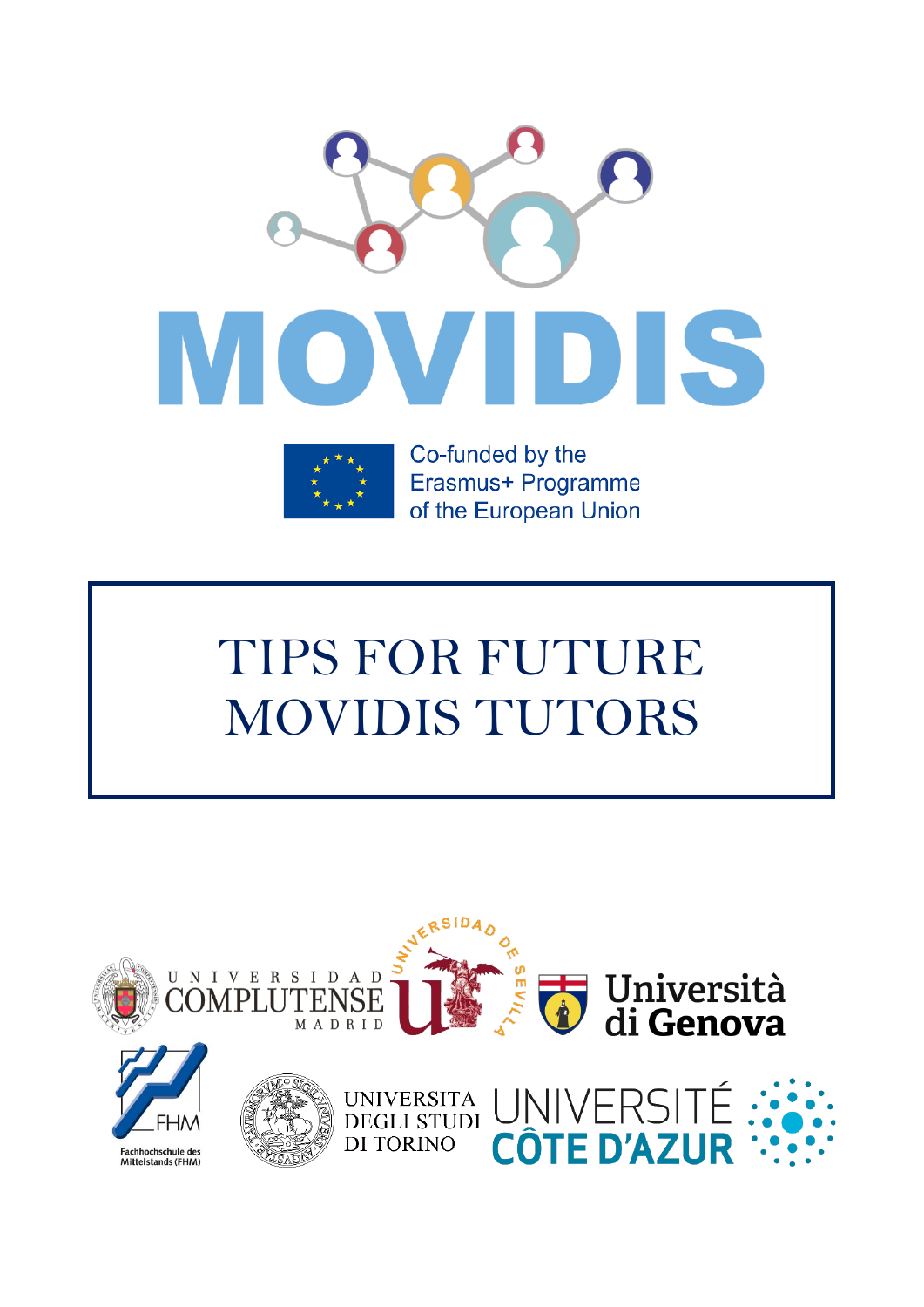## Small tips to facilitate communication between managers, teachers and other tutors

Create a WhatsApp or Messenger group or by e-mail of tutors to exchange with each other on courses, the problems that students may encounter and all information concerning tutors in general.

Do not hesitate to contact the managers as soon as you have a doubt or a problem with the organization or to contact a student.

Likewise, do not hesitate to contact the teachers if you need to help one of your students (by helping with exercises or scheduling problems…)

Fill in your Movidis Week every Sunday evening (to avoid forgetting)

Remember to take photos with your students, it will make you memories and it is useful for making the testimony book at the end of the mission.  $\circled{e}$ 

#### First call

The first call is really a first contact, a personal presentation of yourself and the student to get to know each other.

This is also the time to present the university platforms (Moodle, mailbox, intranet…). To show the student, this first meeting can be done on Zoom to make screen sharing more easily.

Before starting, the student must have:

- His/her student number. It can be useful to find his/her grades or if the student has administrative problems.
- His/her student email address from the University
- His/her identifier (first letter of the name + first letter of the first name + last 6 digits of his student number) (if applicable)
- His/her password (if applicable)